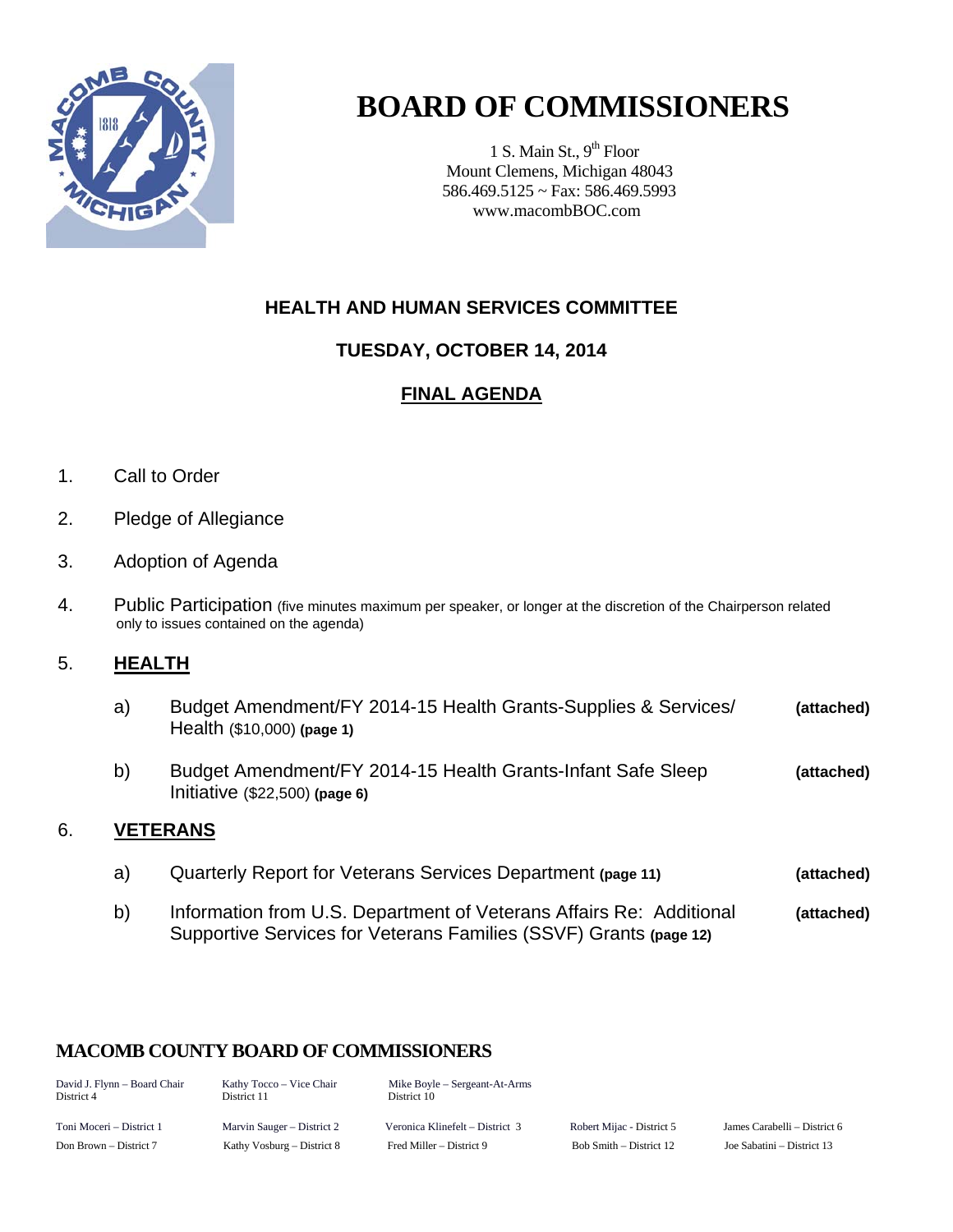## 7. **HHS COMMITTEE CHAIR ITEMS:**

|    | Information from CARE of Southeastern Michigan/Substance Abuse<br>a)<br>Screening Services Shift to Macomb County Office of Substance Abuse<br>(page 14) |                                                                                                                     | (attached) |  |
|----|----------------------------------------------------------------------------------------------------------------------------------------------------------|---------------------------------------------------------------------------------------------------------------------|------------|--|
|    | b)                                                                                                                                                       | Adoption of Proclamation Proclaiming October 24, 2014 as Food Day in<br>Macomb County (offered by Moceri) (page 16) | (attached) |  |
| 8. |                                                                                                                                                          | <b>New Business</b>                                                                                                 |            |  |
| 9. | Public Participation (five minutes maximum per speaker or longer at the discretion of the Chairperson)                                                   |                                                                                                                     |            |  |

10. Adjournment

**MEMBERS: Moceri-Chair, Boyle-Vice-Chair, Klinefelt, Mijac, Miller, Sauger, Tocco and Flynn (ex-officio).**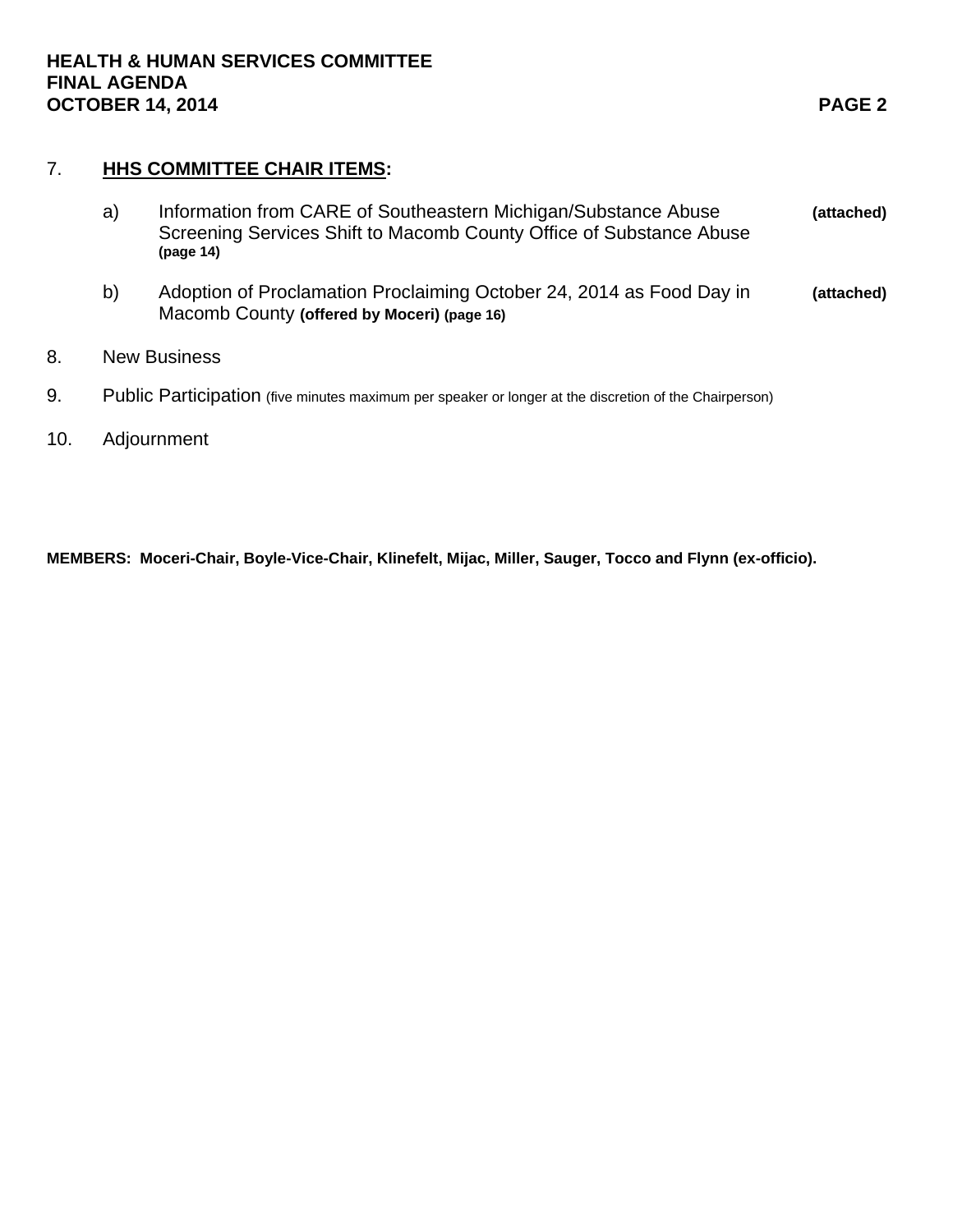

# **Macomb County Executive Mark A. Hackel**

Mark F. Deldin Deputy County Executive

To: David Flynn, Board Chair

From: Pamela J. Lavers, Assistant County Executive *f{--*

- Date: October 7, 2014
- **RE: Agenda Item- Health Department, Budget Amendment for FY 2014/15 Health Grants Budget**

Attached you will find documentation and a resolution from Health Department Director, William Ridella, to increase budgeted revenues and expenses in the Supplies and Services category of the FY 2014/15 Health Grants Budget in the amount of \$10,000, as a result of a new program grant received from the Michigan Department of Community Health (MDCH), Family Center for Children and Youth with Special Health Care Needs.

The funds will be used to enhance outreach efforts to families that have children with special health care needs and to encourage parental input and feedback from families regarding the Children's Special Health Care Services (CSHCS) Program.

The Executive Office respectfully submits this agenda item for the Commission's consideration and recommends approval of the increase in budgeted revenues and expenses in the Supplies and Services category as stated above.

PJL/smf

cc: Steve Gold William Ridella Stephen Smigiel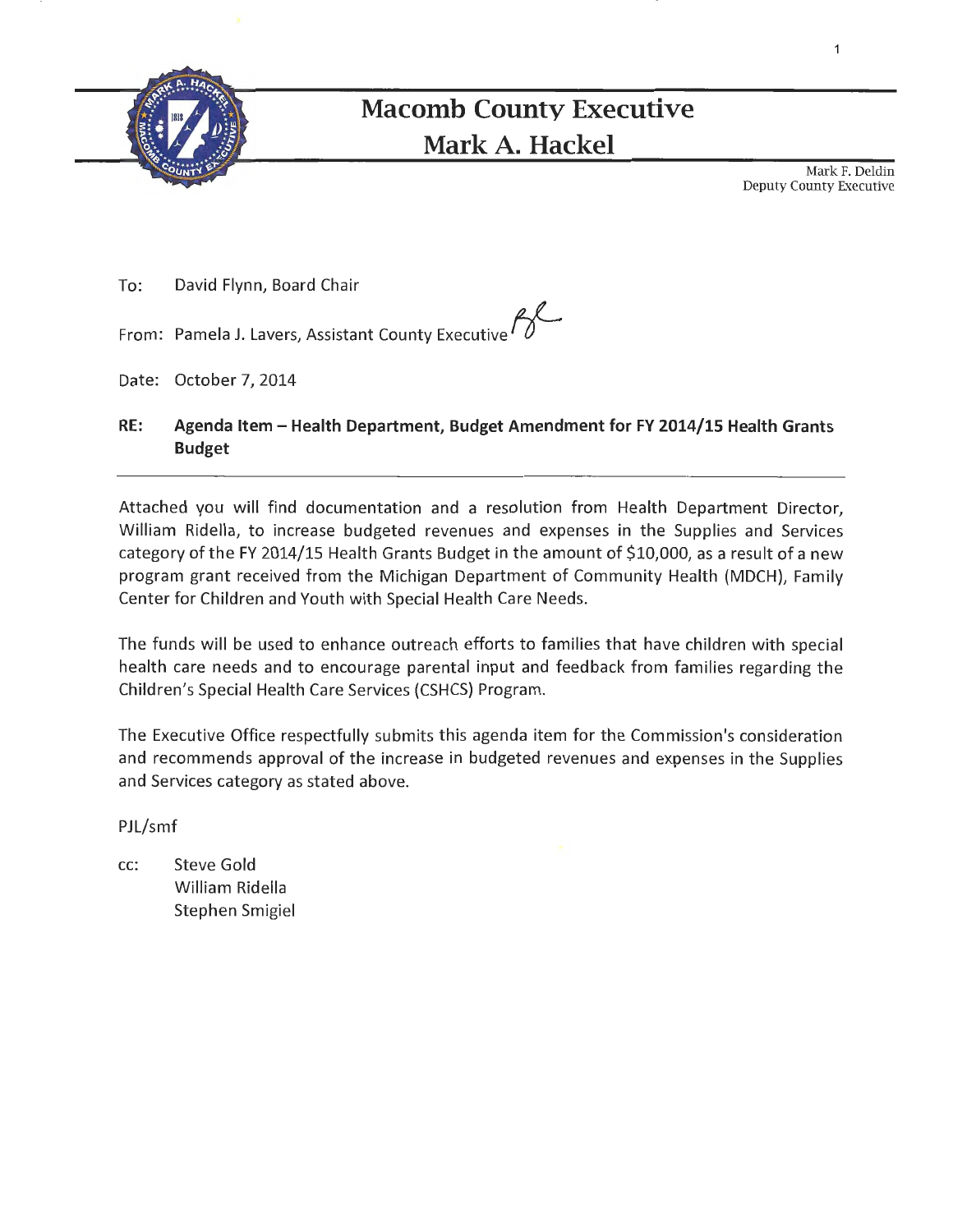

# **MACOMB COUNTY, MICHIGAN**

#### **Resolution Number:**

**Full Board Meeting Date:** 

# RESOLUTION

#### **Resolution to:**

Please submit a request to the Macomb County Board of Commissioners to increase budgeted revenues and expenses in the Supplies and Services category of the FY2014/15 Health Grants Budget in the amount of \$10,000, as a result of a new program grant received from the Michigan Department of Community Health, Family Center for Children and Youth with Special Health Care Needs (FCCYSHCN).

\*Further, this budget action addresses budgetary issues only. It does not constitute the Commission's approval of any County contract. If a contract requires Commission approval under the County's Contracting Policy or the County's Procurement Ordinance, such approval must be sought separately. FORWARD TO THE FINANCE COMMITTEE.

\*(This language was added by Health and Human Services Committee Chair Moceri.)

#### **Introduced By:**

Toni Moceri, Chair, Health and Human Services Committee

#### **Additional Background Information (If Needed):**

The Michigan Department of Community Health, Family Center for Children and Youth with Special Health Care Needs (FCCYSHCN), has awarded the Macomb County Health Department, Children's Special Health Care Services (CSHCS) Program a \$10,000 grant. This award will fund a new program to enhance outreach and education efforts that will encourage family involvement and parental input and feedback for the CSHCS Program.

The CSHCS Program offers services to help families meet the needs of children with chronic medical and disabling conditions. Services are comprehensive and may include paying specialty medical bills, coordinating health insurance benefits and services, and covering copays and deductibles. The program covers children from birth to 21 years old and provides lifetime coverage for individuals with Cystic Fibrosis, Hemophilia, and other certain blood clotting disorders.

**Committee Meeting Date** 

Health and Human Services 10-14-14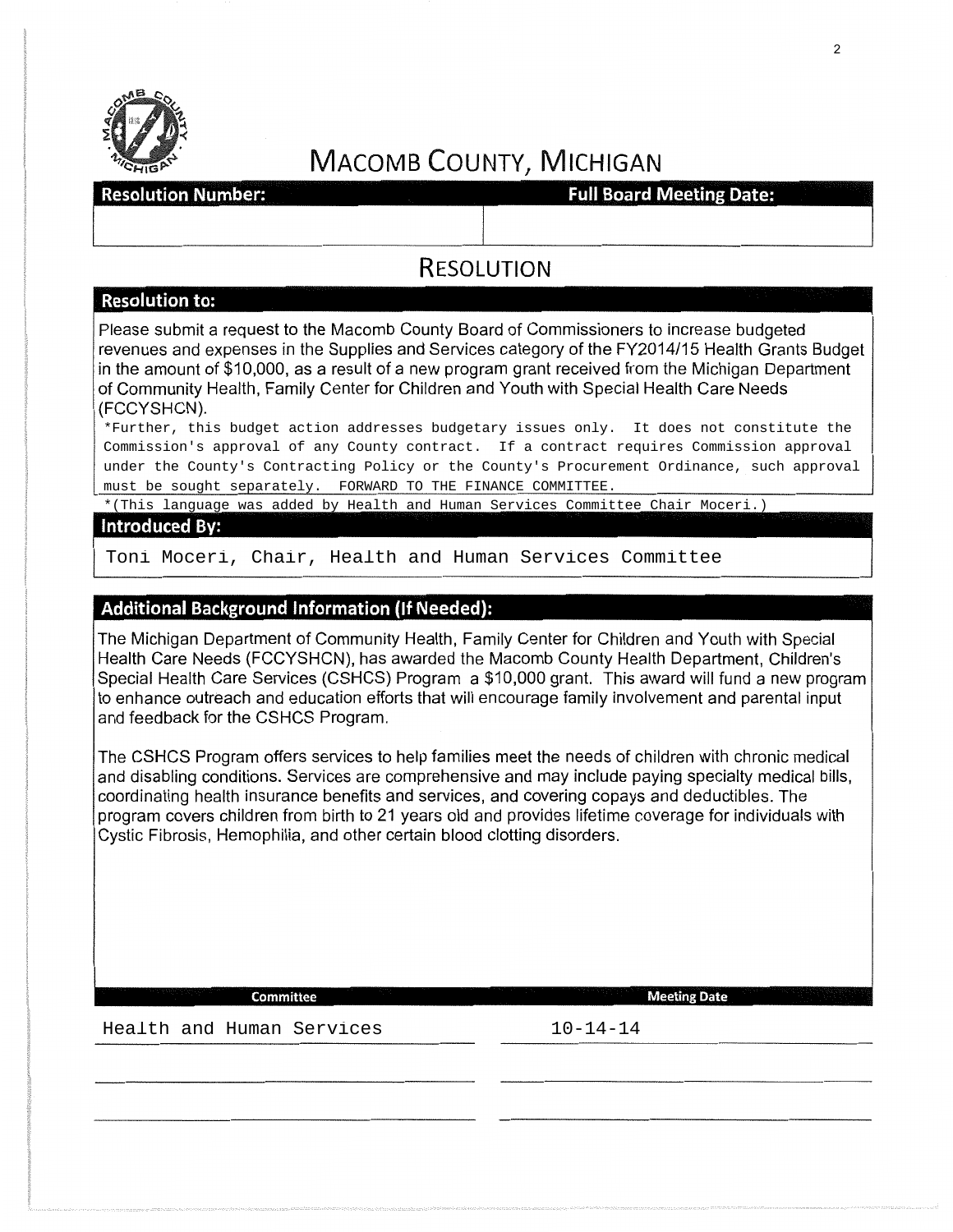#### September 3, 2014

*Date* 

Office of County Executive County of Macomb One South Main, 8<sup>th</sup> Floor Mount Clemens, Ml 48043

# Health Department REQUEST APPROVAL/ ADOPTION OF Budget Adjustment for FY2014/15 Health Grants Budget

#### SUBJECT:

Increase budgeted revenues and expenses in the Supplies and Services category of the FY2014/15 Health Grants Budget in the amount of \$10,000 as a result of a new grant received from the Michigan Department of Community Health, Family Center for Children and Youth with Special Health Care Needs (FCCYSHCN).

#### IT IS RECOMMENDED THAT THE EXECUTIVE SUBMIT TO THE BOARD:

Please submit a request to the Board of Commissioners to increase budgeted revenues and expenses in the Supplies and Services category of the FY2014/15 Health Grants Budget in the amount of \$10,000 as a result of a new grant received from the Michigan Department of Community Health, Family Center for Children and Youth with Special Health Care Needs (FCCYSHCN).

#### PURPOSE / JUSTIFICATION:

The Michigan Department of Community Health. Family Center for Children and Youth with Special Health Care Needs (FCCYSHCN). has awarded the Macomb County Health Department, Children's Special Health Care Services (CSHCS) Program a \$10,000 grant. This award will fund a new program to enhance outreach and education efforts that will encourage family involvement and parental input and feedback for the CSHCS Program.

The CSHCS Program offers services to help families meet the needs of children with chronic medical conditions. Services are comprehensive and may include paying specialty medical bills, coordinating health insurance benefits, and covering copays and deductibles. The program covers children from birth to 21 years old and provides lifetime coverage for individuals with Cystic Fibrosis, Hemophilia, and other certain blood clotting disorders.

#### FISCAL IMPACT / FINANCING:

There is no fiscal impact on the County's General Fund. Acceptance of this grant award will require an increase of \$10,000 in budgeted revenues and expenses in the Supplies and Services category of the FY 2014-15 Health Grants Fund.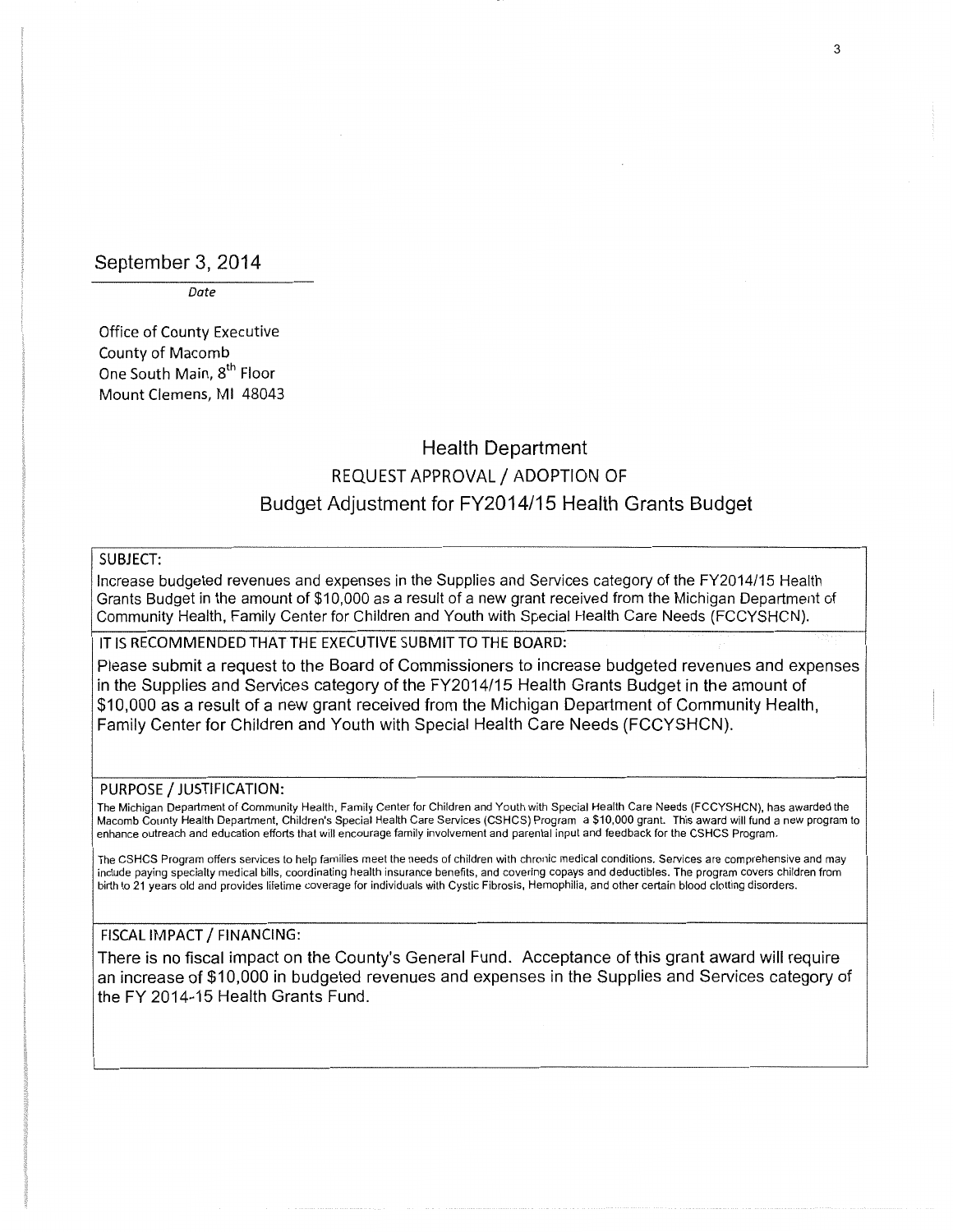*Budget Adjustment for FY2014!15 Health Grants Budget Health DeparTment* 

FACTS AND PROVISION/ LEGAL REQUIREMENTS: N/A

CONTRACTING PROCESS: N/A

#### IMPACT ON CURRENT SERVICES (PROJECTS):

Funds will be used to enhance outreach efforts to families that have children with special health care needs and to encourage parental input and feedback from families regarding the CSHCS Program.

Respectfully submitted,

Williams Listella

Health Department

4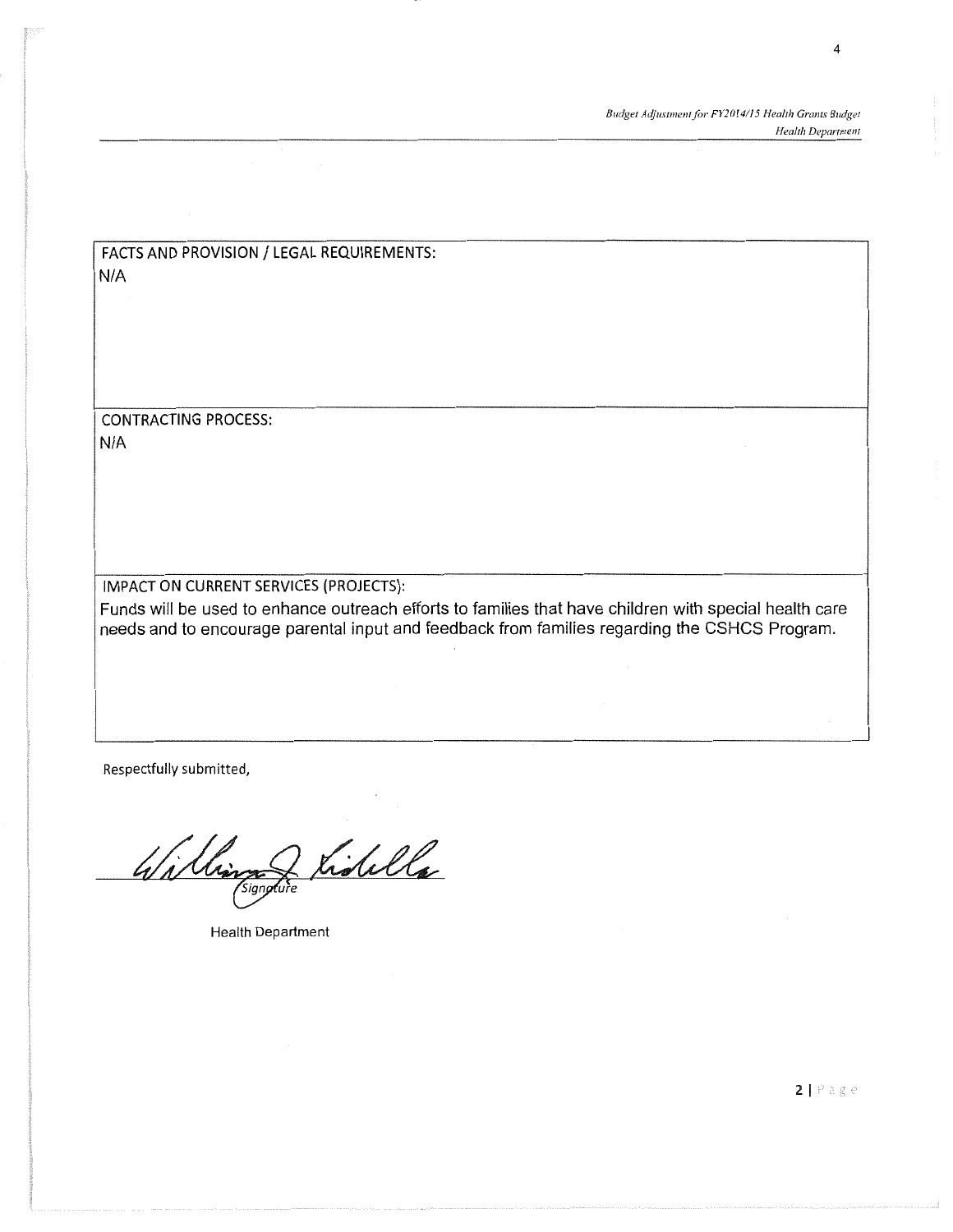August 14, 2014

Maryann Duchene Macomb County Health Department 43525 Elizabeth Rd. Mount Clemens, Michigan 48043

**Children's Special Health Care Services** 

Dear Ms. Duchene:

Thank you for submitting a grant request to the Family Center for Children and Youth with Special Health Care Needs (FCCYSHCN) for the 2014 Children's Special Health Care Services (CSHCS), Local Health Department (LHD) Grant opportunity. This letter is to inform you that your application has been approved and that your LHD has been awarded an amount of \$10,000.00 for outreach efforts, parent input and feedback, and family involvement into the CSHCS LHD policy and procedure process. Congratulations on your award! We are pleased that you are increasing parent participation and involvement at the local level, as well as providing information to families about Michigan's FCCYSHCN & CSHCS.

The FCCYSHCN has always been proud to partner with CSHCS to provide support to families statewide and serve as a voice for families who have children with special needs. All programs and services within the FCCYSHCN support family-centered, culturally competent, community-based, and coordinated care for families of children with special needs.

The FCCYSHCN provides support, information, and connections to educational opportunities to families of children with special needs by providing peer support through the statewide Family Phone Line; consultation to CSHCS to improve services and eliminate barriers; parent-to-parent support; parent and youth perspective into programming, policies, and national health care matters related to CSHCS; promotion, review, and approval of parent and youth scholarships; bereavement support; CSHCS and FCCYSHCN updates; connections to community-based resources and support groups; community outreach and trainings; and the commitment to family/professional partnerships at all levels of health care.

Again, congratulations on your award! We look forward to hearing more about your completed projects, outcomes, and evaluations within 30 days of the end of the grant. *Please sign all three copies of the Contractor Agreement and send all three copies back to me at the address below.* One of the signed agreements will be returned to you once all signatures have been received. Please do not hesitate to contact me with any questions.

Sincerely,<br>Candi Bush, Director of FCCYSHCN

517-241-7197 MDCH: CSHCS 320 S. Walnut St., Floor 6 Lansing, MI 48913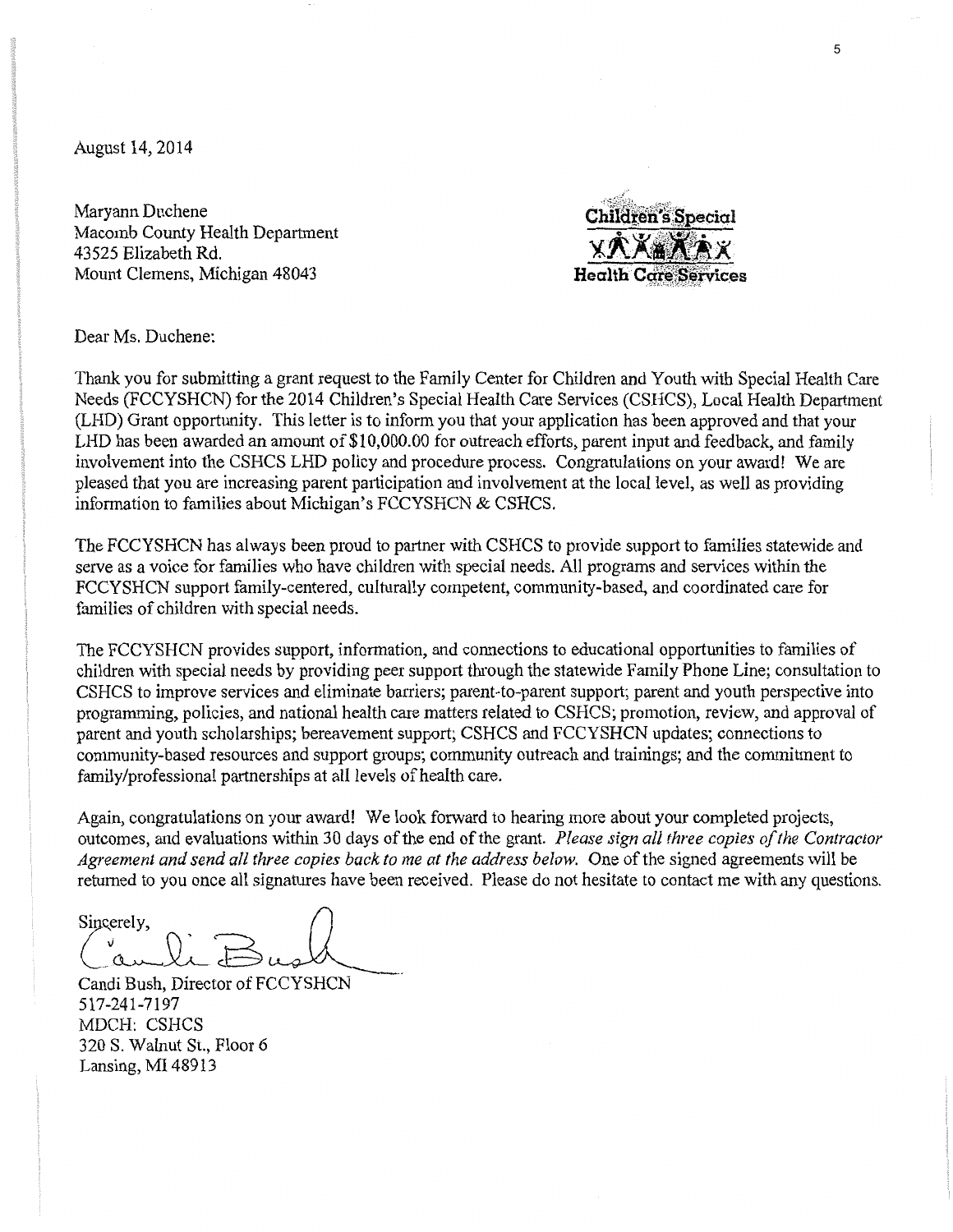

# **Macomb County Executive Mark A. Hackel**

Mark F. Deldin Deputy County Executive

To: David Flynn, Board Chair

From: Pamela J. Lavers, Assistant County Executive

Date: October 7, 2014

#### **RE: Agenda Item - Health Department, Budget Amendment Infant Safe Sleep Initiative**

Attached you will find documentation and a resolution from Health Department Director, William Ridella, to approve an increase in budgeted revenues and expenses in the 2014-15 Health Grants Budget in the amount of \$22,500 for the Infant Safe Sleep Initiative.

The Michigan Department of Community Health (MDCH) has allocated new funding for this initiative. The funds will allow the Health Department continue in their education and outreach efforts for parents and caregivers on ensuring safe sleep practices for infants under their care.

The Executive Office respectfully submits this agenda item for the Commission's consideration and recommends approval of the increase in budgeted revenues and expenses for the Infant Safe Sleep Initiative as stated above.

PJL/smf

cc: Steve Gold William Ridella Stephen Smigiel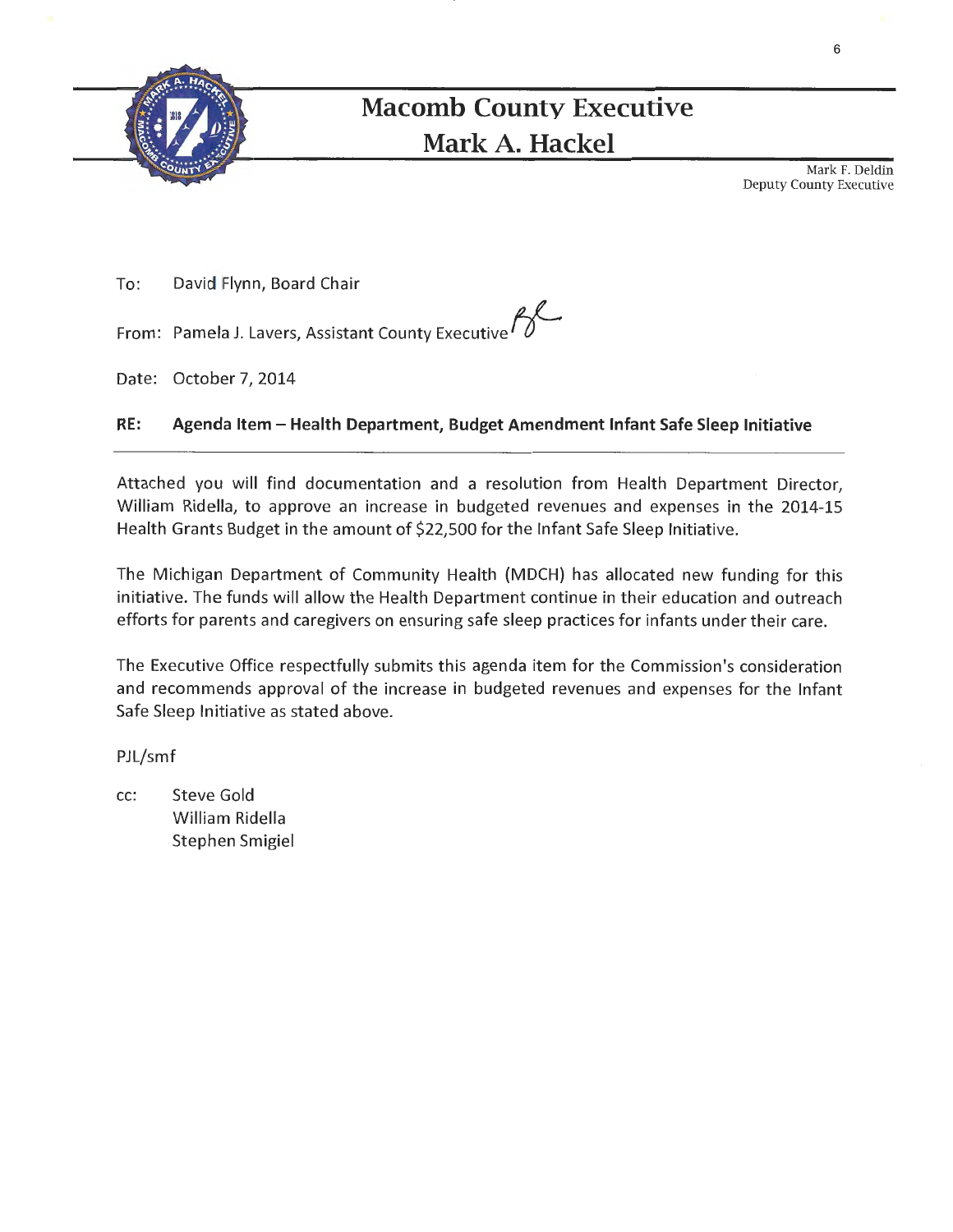

# MACOMB COUNTY, MICHIGAN

raam arabiist and the settlem with the settlem with the settlem with the Resolution Number:<br>Resolution Number: The Settlem With the Settlem Settlem Settlem Settlem Settlem Settlem Settlem Settlem Settlem

# **RESOLUTION**

#### **Resolution to:**

Please submit a request to the Macomb County Board of Commissioners to approve an increase in budgeted revenues and expenses in the 2014-15 Health Grants Budget in the amount of \$22,500 for the Infant Safe Sleep Initiative. The budget categories being increased are as follows: 1. Full-Time Wages- \$3214; 2. FICA/Medicare- \$181; 3. Pension/Retiree Health Care- \$648; 4. Employee Health/Dental/Life Insurance - \$423; 5. Workers Comp/Other- \$34; 6. Supplies/Services - \$17,515; 7. Internal Services- \$485. Total amount= \$22,500.

Toni Moceri, Chair, Health and Human Services Committee \*SEE BELOW

#### **Additional Background Information (If Needed):**

The MDCH has allocated new funding in the amount of \$22,500 to the Health Department for the Infant Safe Sleep Initiative for FY 2014-15. This allocation was not previously anticipated and, therefore, was not included in the FY 2014-15 Health Grants budget submitted for approval in June 2014. These new funds will allow the Health Department to continue to conduct education and outreach efforts for parents and caregivers on ensuring safe sleep practices for infants under their care.

\*Further, this budget action addresses budgetary issues only. It does not constitute the Commission's approval of any County contract. If a contract requires Commission approval under the County's Contracting Policy or the County's Procurement Ordinance, such approval must be sought separately. FORWARD TO THE FINANCE COMMITTEE.

\*(This language was added by Health and Human Services Committee Chair Moceri.)

**Committee Meeting Date** 

Health and Human Services 10-14-14

7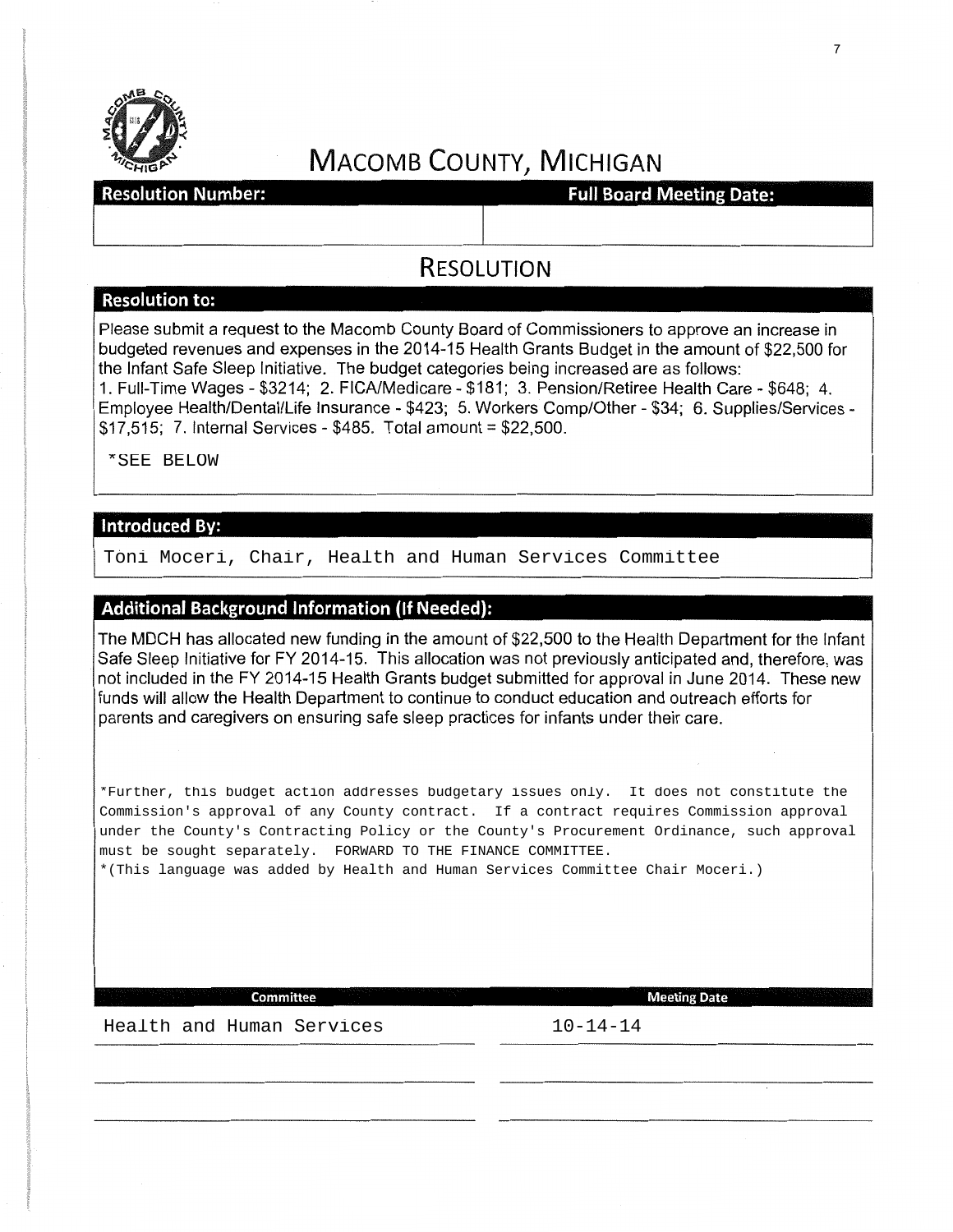September 3, 2014

Date

Office of County Executive County of Macomb One South Main, 8<sup>th</sup> Floor Mount Clemens, Ml 48043

# Health Department REQUEST APPROVAL/ ADOPTION OF Infant Safe Sleep Initiative Allocation from MDCH for FY 2014-15

#### SUBJECT:

Approval of an adjustment to the 2014-15 Health Grants Budget for new funding in the amount of \$22,500 for the Infant Safe Sleep Initiative.

#### IT IS RECOMMENDED THAT THE EXECUTIVE SUBMIT TO THE BOARD:

Please submit a request to the Macomb County Board of Commissioners to approve an increase in budgeted revenues and expenses in the 2014-15 Health Grants Budget in the amount of \$22,500 for the Infant Safe Sleep Initiative.

#### PURPOSE / JUSTIFICATION:

The MDCH has allocated new funding in the amount of \$22,500 to the Health Department for the Infant Safe Sleep Initiative for FY 2014-15. This allocation was not previously anticipated and, therefore, was not included in the FY 2014-15 Health Grants budget submitted for approval in June 2014. The funds will allow the Health Department to continue to conduct education and outreach efforts for parents and caregivers on ensuring safe sleep practices for infants under their care.

#### FISCAL IMPACT / FINANCING:

There is no fiscal impact on the County's General Fund. Approval of this budget adjustment will require an increase of \$22,500 in budgeted revenues and expenses in the FY 2014-15 Health Grants Fund. The budget categories being increased are as follows: 1. Full-Time Wages- \$3214; 2. FICA/Medicare- \$181; 3. Pension/Retiree Health Care- \$648; 4. Employee Health/Dental/Life Insurance- \$423; 5. Workers Comp/Other - \$34; 6. Supplies/Services - \$17,515; 7. Internal Services - \$485. Total amount = \$22,500.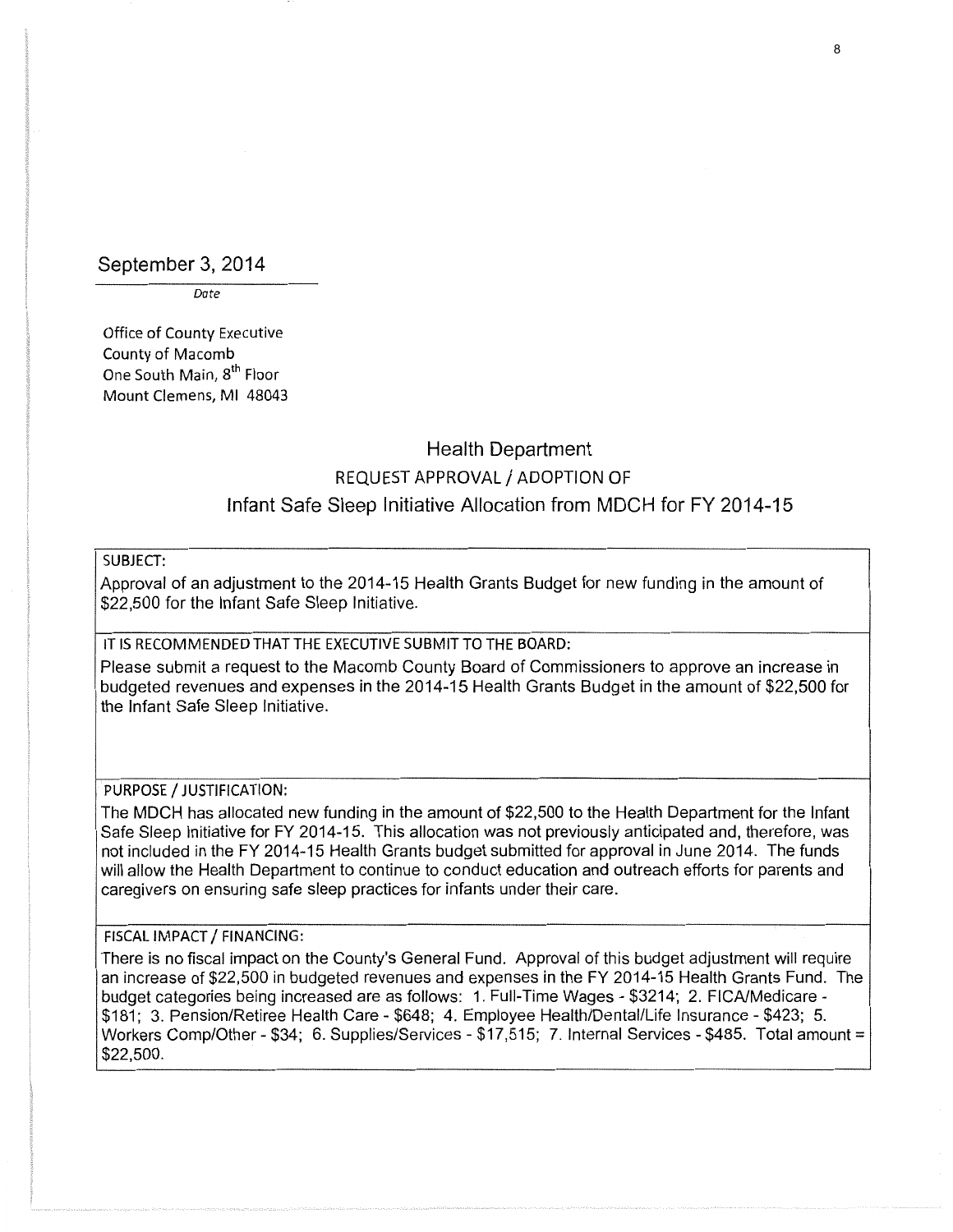*fnjimt Safe Sleep Initiative Allocationji-om MDCHfor FY 2014-15 Health Department* 

FACTS AND PROVISION/ LEGAL REQUIREMENTS: N/A

CONTRACTING PROCESS: N/A

IMPACT ON CURRENT SERVICES (PROJECTS):

The funds will allow the Health Department to continue to conduct education and outreach efforts for parents and caregivers on ensuring safe sleep practices for infants under their care.

Respectfully submitted,

William Lidella

Health Department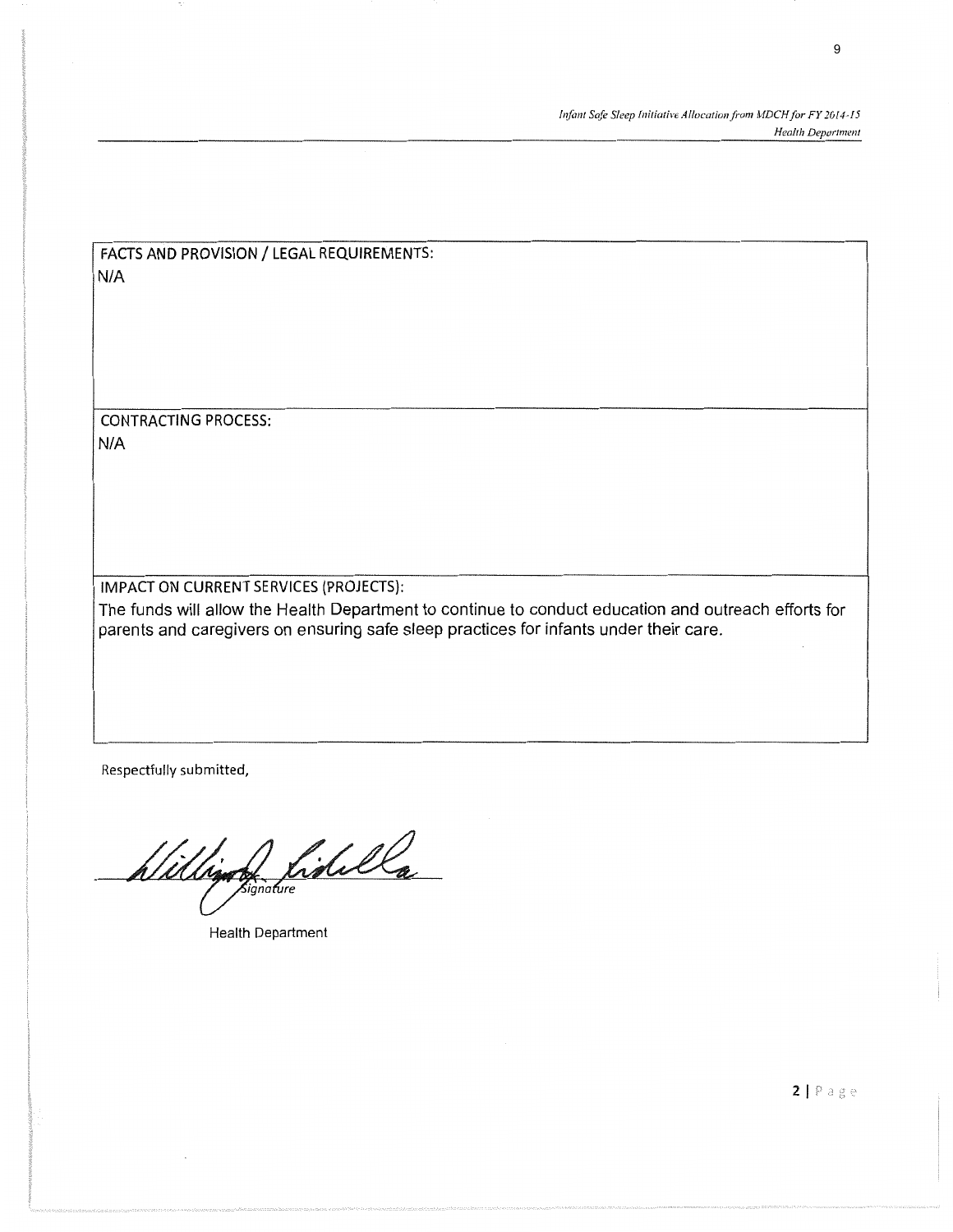--------- Forwarded message ---------- From: Kelly, Patricia (DCH) <KellyP2@michigan.gov> Date: Fri, Sep 5, 2014 at 12:28 PM Subject: Infant Safe Sleep Mini-Grant FY2015 To: Bill Ridella <bill.ridella@macombgov.org> Cc: Janice Chang <janice.chang@macombgov.org>, Lillian Schreiber <Lillian.Schreiber@macombgov.org>

Mr. Ridella,

I am writing to inform you that the attached Infant Safe Sleep Mini-Grant Plan for Macomb County for FY2015 was received and approved. The funding amount is \$22,500. We are pleased to be working with Macomb County on these important efforts to reduce sleep-related infant deaths. As a reminder, per the mini-grant guidelines, the first written summary of FY2015 activities is due April 15, 2015. I will contact the designated lead staff person, Lillian Schreiber, by phone by April 30, 2015 to review the summary and provide any technical assistance. A final summary of mini-grant plan activities for FY2015 is due October 30, 2015. Also, a reminder that a final summary of mini-grant plan activities for FY2014 is due October 30, 2014. All summaries can be sent to Patti Kelly, MDCH Infant Safe Sleep Program Coordinator, atkellyp2@michigan.gov.

Additionally, I have attached the Governor's Proclamation declaring September as Infant Safe Sleep Awareness Month in Michigan. This provides an opportunity to highlight the importance of infant sleep safety both with your staff and with the families that you serve. Many resources are posted on the state's safe sleep website at www.michigan.gov/safesleep, including a new educational brochure available free from Tomorrow's Child. Please check the website throughout the month as new resources will be posted.

Again, we are pleased to be working with Macomb County on these important efforts to protect Michigan's youngest residents. Please feel free to contact me by phone or email if you have any questions or require any further information.

Thank you, Patti Kelly Infant Safe Sleep Program Coordinator Michigan Department of Community Health Washington Square Building 109 W. Michigan Ave. Lansing, Ml 48913 Ph: 517.335.5911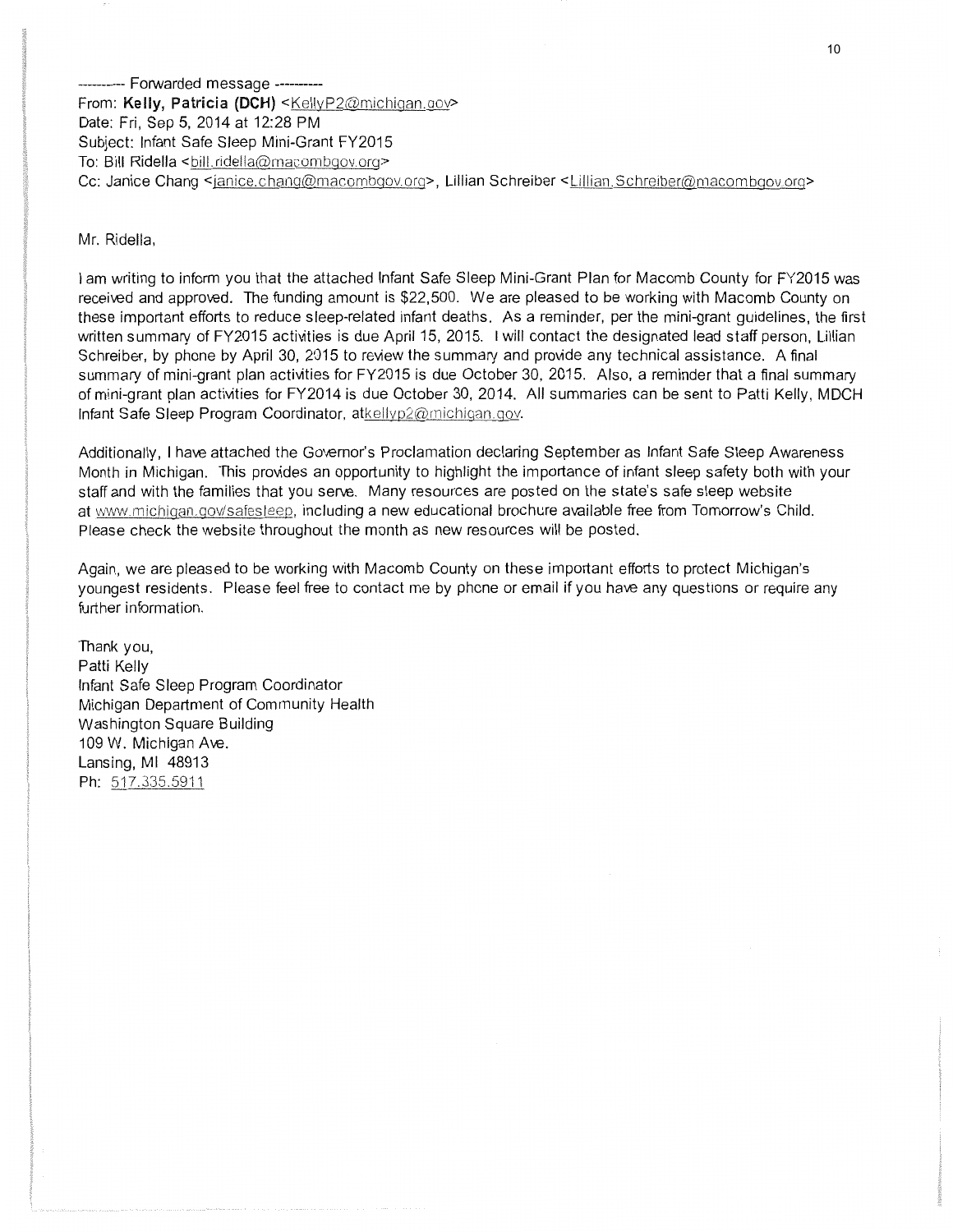

# **Macomb County Veterans Services Quarterly Report (2014 Q3)**

#### **MISSION STATEMENT**

To provide outstanding service to all veterans and their families who reside in Macomb County by maximizing the receipt of the veteran's benefits and eliminating or reducing the frustration and confusion of the benefit receipt process.

#### **KEY METRICS**

|                                                     |             | 2014      | 2013           |           | 2 10 Outreaches     |
|-----------------------------------------------------|-------------|-----------|----------------|-----------|---------------------|
|                                                     | <u>Q3</u>   | YTD       | Q <sub>3</sub> | YTD       | 2 Annual VA Hon     |
| 1 Personal Contacts w/ Vets                         |             |           |                |           | 3 Air Show at Se    |
| World War II                                        | 285         | 879       | 279            | 940       |                     |
| Korea                                               | 188         | 574       | 213            | 657       |                     |
| Vietnam                                             | 930         | 2.666     | 948            | 2,482     |                     |
| Persian                                             | 281         | 902       | 237            | 571       |                     |
| Iraq                                                | 182         | 440       | 136            | 462       |                     |
| Peacetime                                           | 203         | 547       | 155            | 466       |                     |
| Visitor                                             | 16          | 52        | 19             | 35        |                     |
| 2 # of Claims (New/On-Going)                        | 852         | 2,546     | 561            | 2,377     | <b>UPCOMING ACT</b> |
| 3 # of Fully Developed Claims*                      | 96          | 270       | 137            | 137       | 1 Hire Our Heroe    |
| 4 Federal Burial Allowance                          | 47          | 141       | 66             | 155       | 2 Bi-County Land    |
| 5 # of County Burial Allwnce (CBA)                  | 78          | 259       | 100            | 245       | 3 MCCSA Senior      |
| 6 Total Amt of CBA                                  | \$23,400    | 77,700    | \$30,000       | 73,500    | 4 HSCB Informa      |
| 7 # of Marker Reimbsment (MB)                       | 5           | 18        | 12             | 28        |                     |
| 8 Total Amt of MB                                   | \$500       | 1,800     | \$1,200        | 2,800     |                     |
| 9 State Assistance (MVTF)                           | 35          | 110       | 53             | 168       | <b>KEY ISSUES</b>   |
| 10 County Assistance (VRF)                          | 53          | 164       | 65             | 200       | 1 VCAT Prosperi     |
| 11 Federal Claims Back Pay                          | \$1,755,892 | 6,085,544 | \$1,875,288    | 6,233,500 | 2 Veteran's Cour    |
| 12 Federal Claims Recurring                         | \$221.351   | 841.844   | \$191,894      | 559,797   |                     |
| Did not separate claims and FDC until Aug 2013      |             |           |                |           |                     |
| <b>County Burial / Marker calculated differenly</b> |             |           |                |           |                     |

# **VETERANS SERVICES COMMISSION MEMBERS** 1 Veteran's Stand Down by Detroit Mercy at College Law School  $\overline{D}$  |  $\overline{2}$  Annual VA Homeless meeting in Oakland County **QUARTERLY ACCOMPLISHMENTS** Pat M. Daniels, Chairman Fred Warner, Vice Chairman Therese Wrobel, Secretary Andy Knapp, Member-at-Large Michael Salyers, Member-at-Large

3 Air Show at Selfridge Base

| 1 Hire Our Heroes Job Fair November 1, 2014<br>2 Bi-County Landlord Networking Breakfast November 13 |
|------------------------------------------------------------------------------------------------------|
|                                                                                                      |
| 3 MCCSA Senior Outreaches                                                                            |
| 4 HSCB Information Pipelines                                                                         |

| <b>KEY ISSUES</b>               |
|---------------------------------|
| 1 VCAT Prosperity Region 10     |
| 2 Veteran's Court Collaboration |
|                                 |
|                                 |
|                                 |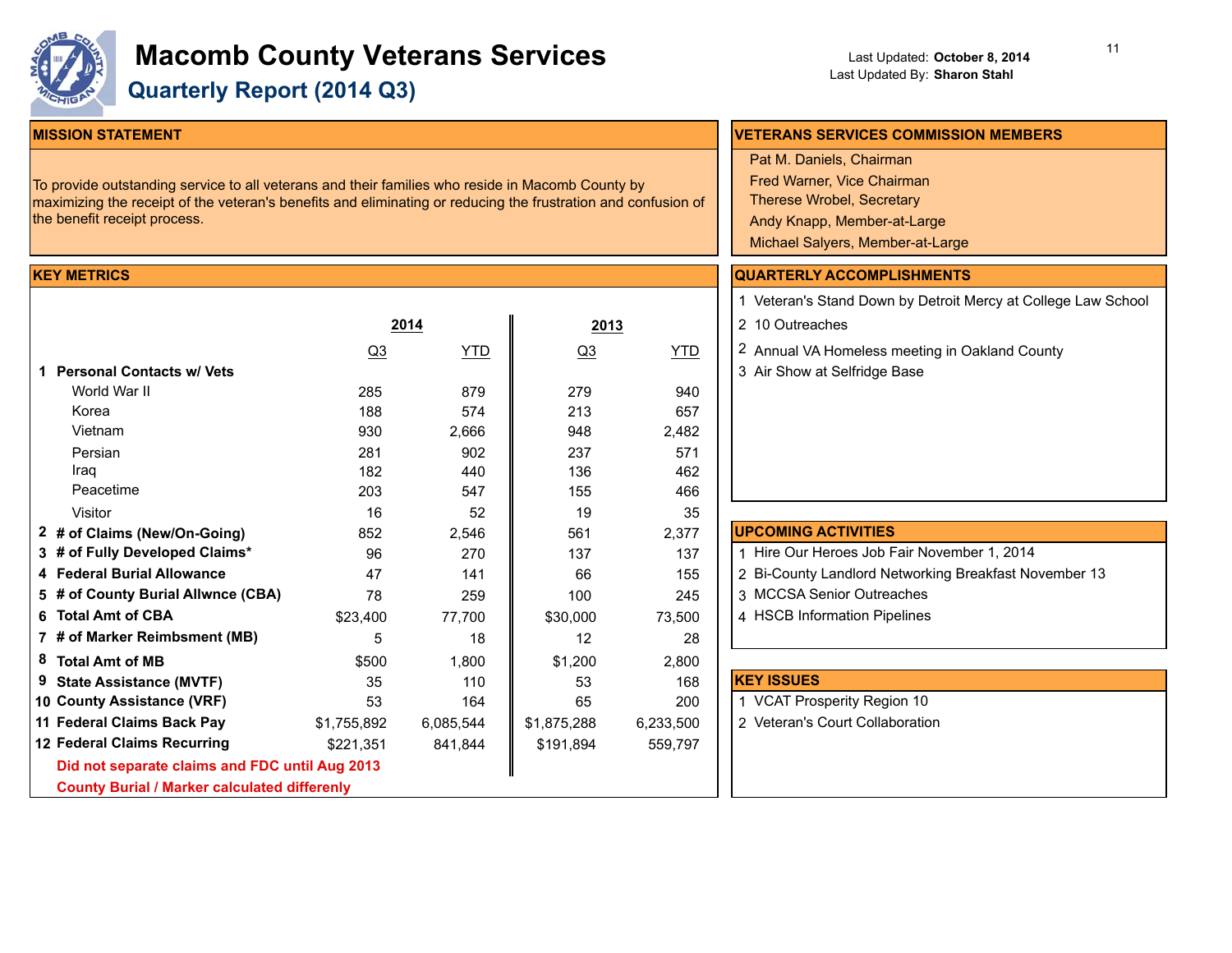

**U.S. Department**<br>of Veterans Affairs



www.va.gov

FOR IMMEDIATE RELEASE SEPTEMBER 30, 2014

## **VA Announces New Grants to Help End Veteran Homelessness** *Initiative Targets 70,000 Homeless and At-Risk Vets and Families in High Need Communities*

WASHINGTON – In addition to the \$300 million in Supportive Services for Veteran Families (SSVF) program grant awards announced on August 11, 2014 serving 115,000 Veterans and their family members, today Secretary of Veterans Affairs Robert A. McDonald announced the award of \$207 million in SSVF grants that will help an additional 70,000 homeless and atrisk Veterans and their families. The grants will be distributed to 82 non-profit agencies and include "surge" funding for 56 high need communities.

During the brief history of this program, VA has helped tens of thousands of Veterans exit homelessness and prevented just as many from becoming homeless. The "surge" funding will enable VA to strategically target resources to high need communities where there are significant numbers of Veterans who are homeless or at-risk of homelessness.

Under the SSVF program, the Department of Veterans Affairs (VA) is awarding grants to private non-profit organizations and consumer cooperatives that provide services to very lowincome Veteran families living in – or transitioning to – permanent housing. Those community organizations provide a range of services that promote housing stability among eligible very low income Veteran families (those making less than 50 percent of the area median income). The grants announced today will fund the fourth year of the SSVF program.

"The Department of Veterans Affairs is committed to using evidence based approaches such as SSVF to prevent homelessness and produce successful outcomes for Veterans and their families," McDonald said. "This is a program that works, because it allows VA staff and local homeless service providers to work together to address the unique challenges that make it difficult for some Veterans and their families to remain stably housed."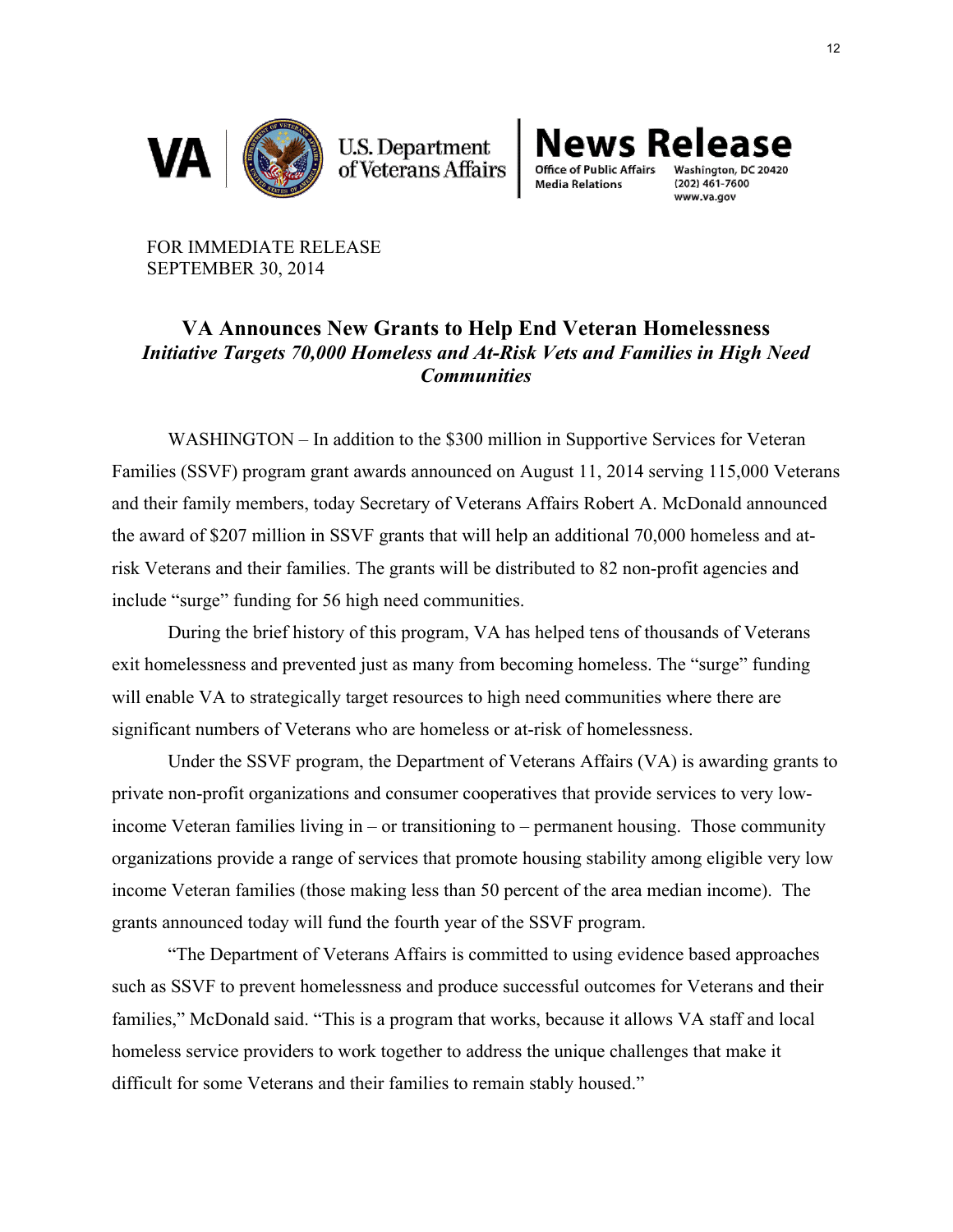Under the terms of the SSVF grants, homeless providers offer Veterans and their family members outreach, case management, assistance in obtaining VA benefits and assistance in receiving other public benefits. Community-based groups can offer temporary financial assistance on behalf of Veterans for rent payments, utility payments, security deposits and moving costs. In the first 2 years of SSVF operations (through FY 2013), nearly 100,000 Veterans and their family members received direct assistance to exit homelessness or maintain permanent housing, including over 25,000 children.

"With the addition of these crucial resources, communities across the country continue a historic drive to prevent and end homelessness among Veterans," said Laura Green Zeilinger, Executive Director of the U.S. Interagency Council on Homelessness. "The SSVF program gives Veterans and their families the rapid assistance they need to remain in permanent housing or get back into permanent housing as quickly as possible."

In 2009, President Obama announced the federal government's goal of ending Veteran homelessness by the end of 2015. The SSVF grants are intended to help accomplish that goal. According to the 2014 Point-in-Time Estimates of Homelessness, homelessness among Veterans has declined 33 percent since 2010.

Through the homeless Veterans initiative, VA committed more than \$1 billion in FY 2014 to strengthen programs that prevent and end homelessness among Veterans. VA provides a range of services to homeless Veterans, including health care, housing, job training, and education.

More information about VA's homeless programs is available at www.va.gov/homeless. Details about the Supportive Services for Veteran Families program are online at www.va.gov/homeless/ssvf.asp.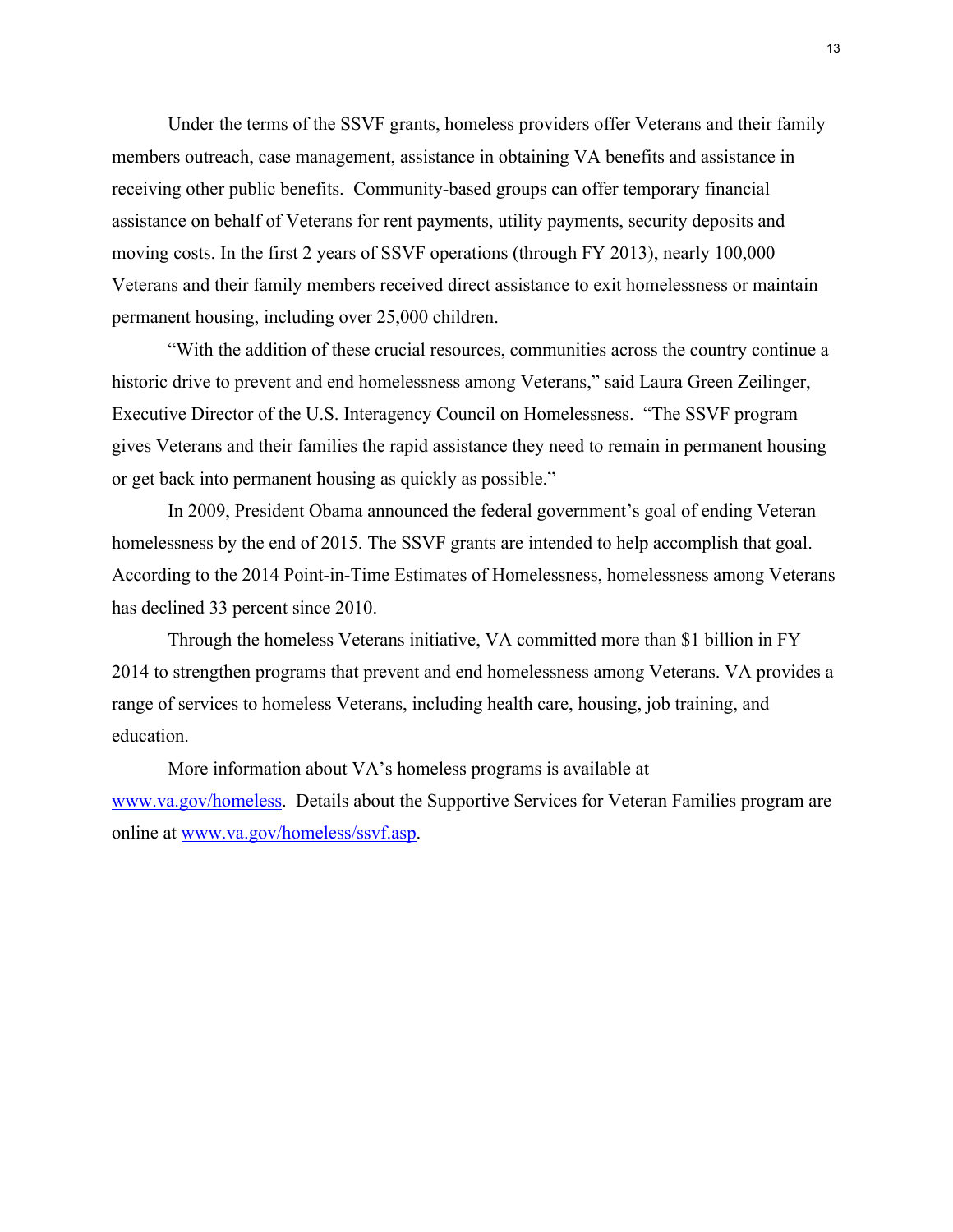

Dear Community Member:

Beginning on October 1, 2014, CARE of Southeastern Michigan will no longer be providing substance abuse screenings for individuals seeking treatment through Macomb County Office of Substance Abuse. This service is being shifted to the Macomb County Community Mental Health Services Access Center. The reason for this shift is to further statewide efforts to integrate substance abuse and mental health services. Individuals seeking substance abuse treatment through the publically funded system will need to call 586.948.0222.

CARE of Southeastern Michigan will continue to offer a wide variety of services to support individuals impacted by substance use disorders, mental health conditions, and family crisis. These services include student assistance, employee assistance, peer recovery coaching, case management, parent education, school based- prevention, fee based substance abuse evaluations, and much more

What does this mean for me?

- I am concerned about my child's drug or alcohol use. Can I still call CARE and set up an appointment for my child? Yes! We are still providing Student Assistance services to the majority of Macomb County School Districts.
- My business contracts with CARE's WorkLife Solutions for employee assistance. Can I still call CARE to set up a short-term counseling session? Yes! We are still providing employee assistance services.
- I need some help with my child and am interested in taking a parenting class. Can I call CARE? Yes! Our parenting program has not changed.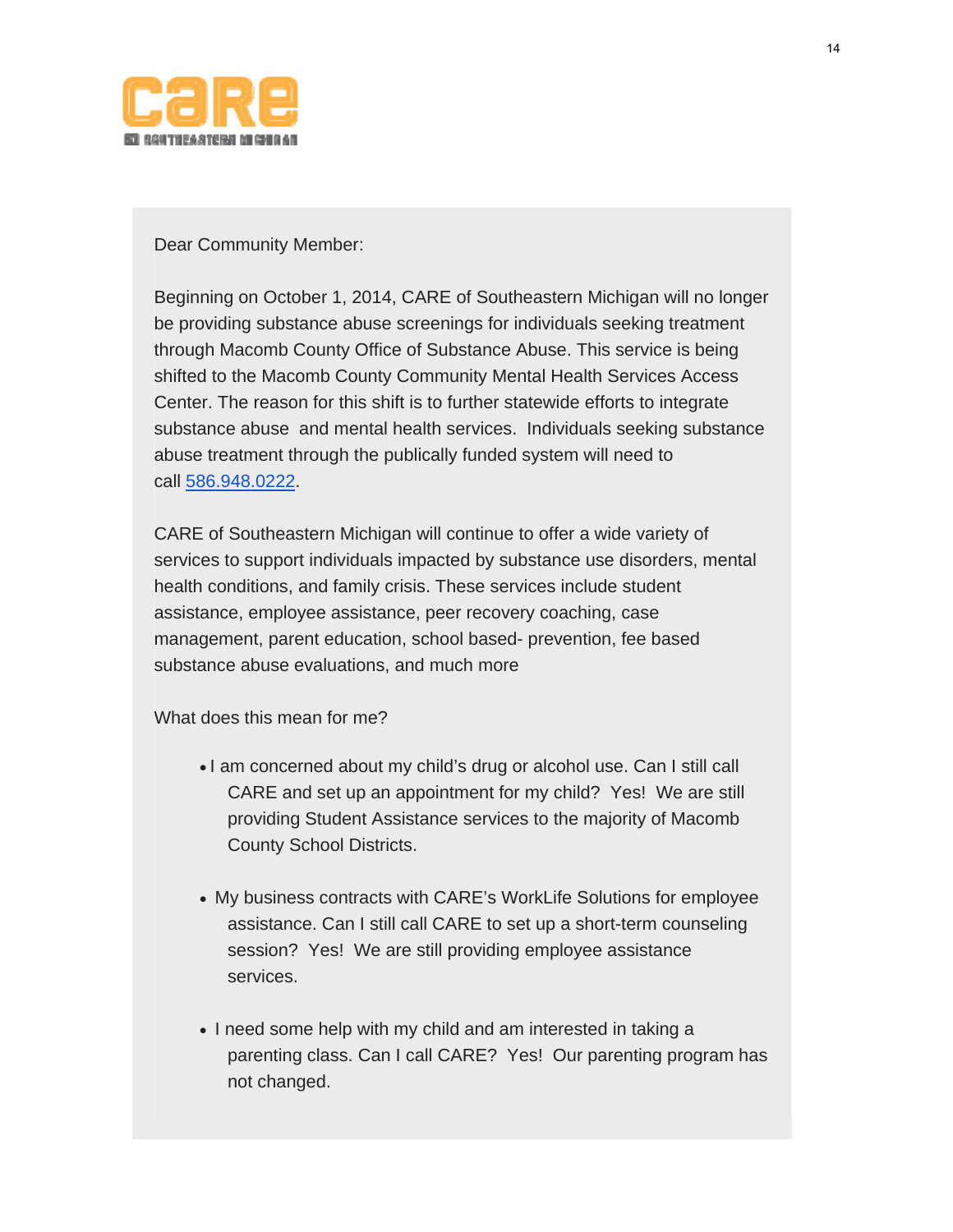not changed.

- I am interested in CARE's peer recovery program. Can I still participate? Yes!
- I need help getting my driver's license restored. Can I still come to CARE? Yes! CARE is still providing face to face substance abuse evaluations to assist individuals in getting their driver's license restored or to fulfill legal obligations.
- My foster care worker referred me to CARE for a substance abuse screening. Are you still providing this? Yes! CARE will still be providing screenings for individuals referred by Child Protective Services and foster care.

 If you are seeking any service through CARE of Southeastern Michigan, you can still call 586.541.CARE(2273). If you are seeking services through our employee assistance program, please call 586.541.1555. If you have any questions, please call or email us at [info@careofsem.com](mailto:info@careofsem.com).

Sincerely,

Monique Stanton President & CEO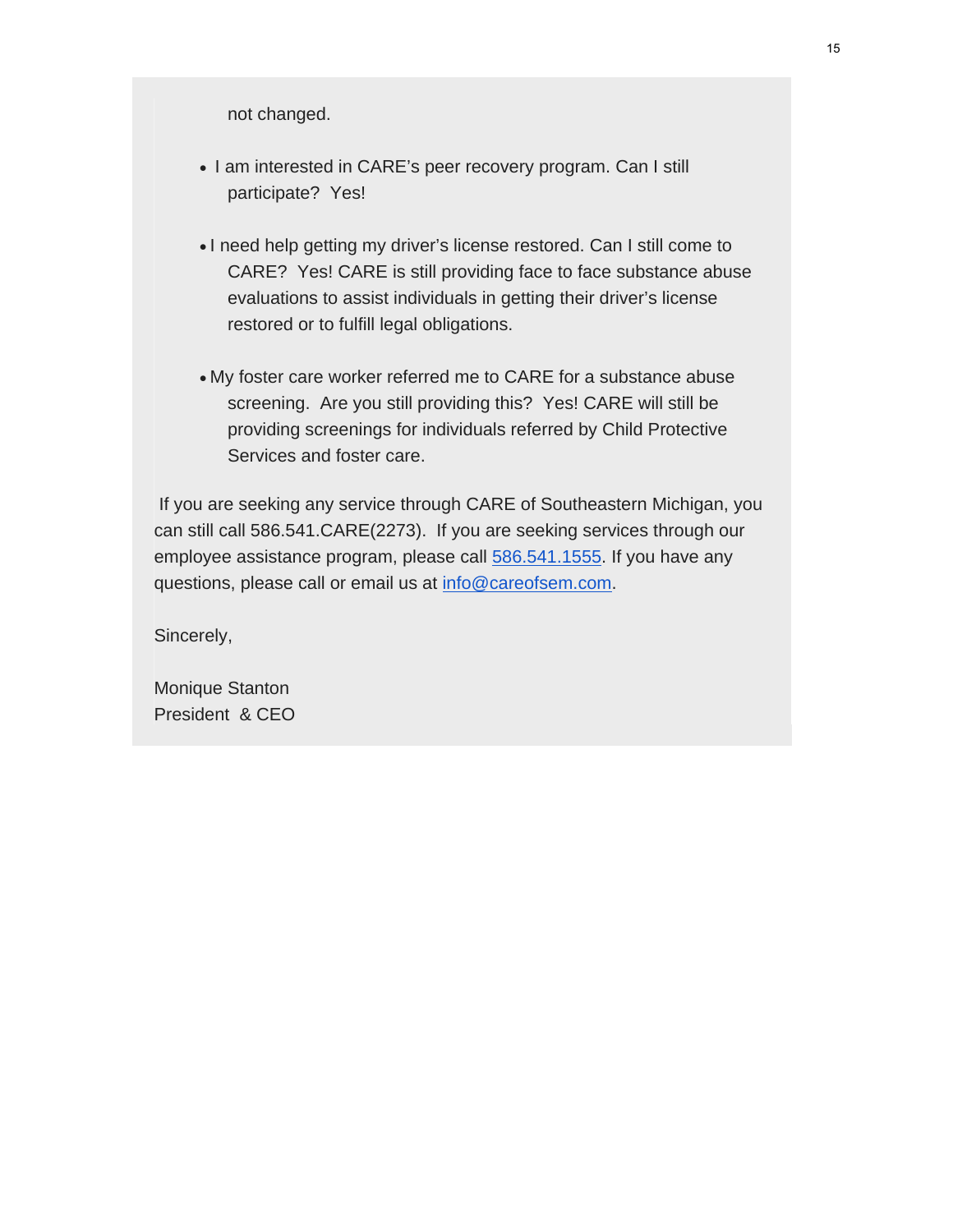### **2014 RESOLUTION NO. \_\_\_\_\_\_**

*Official Proclamation of the Board of Commissioners Macomb County, Michigan*

#### **PROCLAIMING FOOD DAY, OCTOBER 24, 2014, IN MACOMB COUNTY**

#### **Commissioner Toni Moceri, on Behalf of the Board of Commissioners, Offers the Following Proclamation:**

WHEREAS, the health and well-being of our citizens is of primary concern for the County of Macomb; and

WHEREAS, promoting safer, healthier diets is a critical factor in improving citizens' overall health; and

WHEREAS, supporting sustainable family farms and local agriculture benefits the local economy and Macomb County Board of Commissioners has contributed to this effort by adopting a Food Procurement Policy on February 6, 2014 to support sustainable farming practices, and local producers; and

WHEREAS, obtaining fair pay and safe conditions for food and farm workers is beneficial for both the producer and consumer so that the food we produce and consume is safe and fair for all; and

WHEREAS, expanding access to food and reducing hunger is of critical importance to aid those who live in food deserts; and

WHEREAS, reforming factory farms to protect the environment and farm animals is necessary to sustain future generations; and

WHEREAS, according to Center for Science in the Public Interest, the typical American diet is contributing to obesity, diabetes, heart disease, and other health problems, where those problems cost Americans more than \$150 billion per year; and

WHEREAS, Food Day on October 24 is a day to resolve to make changes in our own diets and to take action to solve food-related problems in our communities at the local, state, and national level with 2014 having a special focus on food access and justice for food and farm workers.